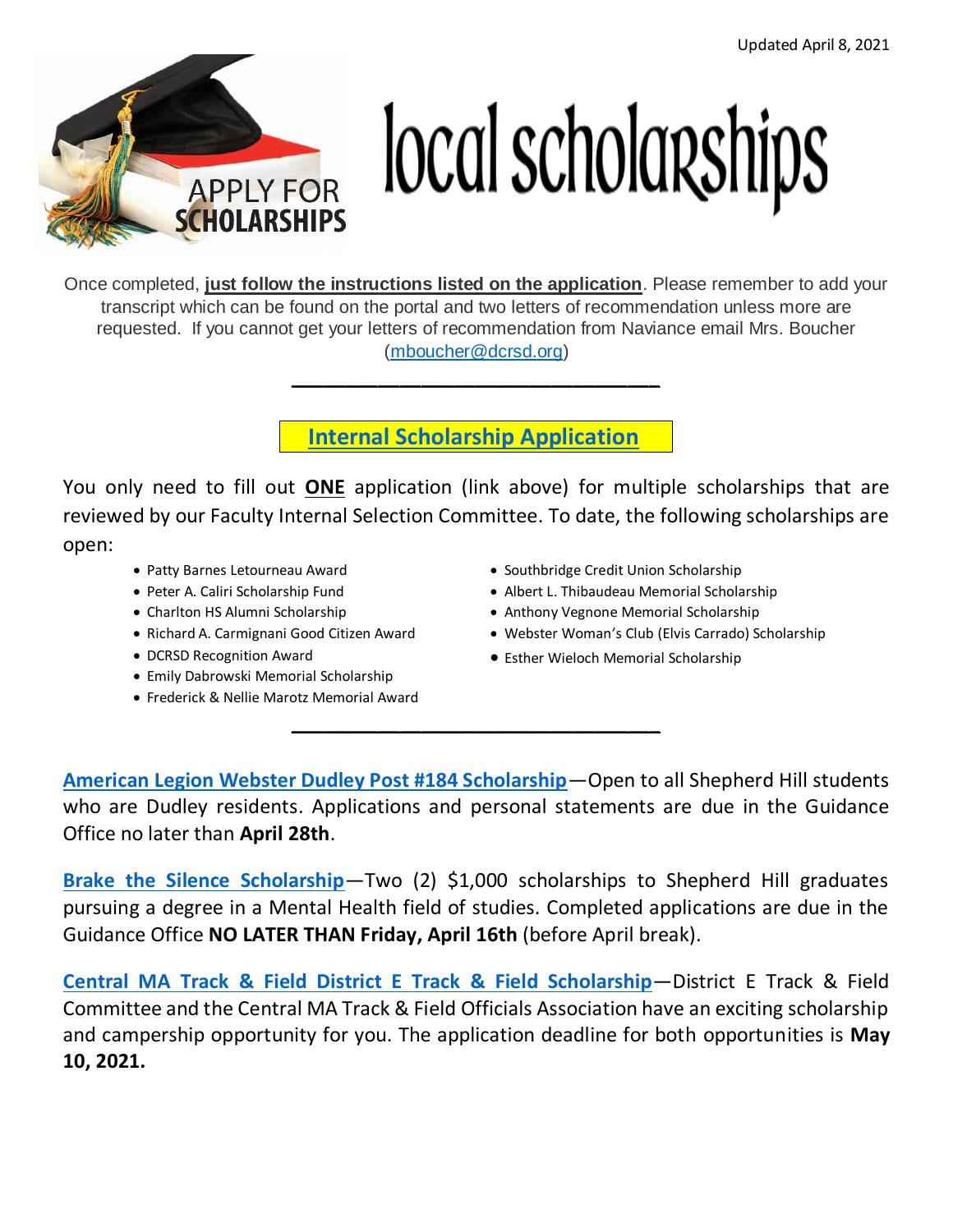**[Charitable and Educational Trust of the Grand Lodge of MA, Order Sons and Daughters of](https://www.dcrsd.org/uploaded/Schools/SH/guidance/Scholarships/Charitable_and_Educational_Trust_of_Grand_Lodge_of_MA_Scholarship_Application_and_Info_Sheet.pdf?1613065794075)  [Italy in America](https://www.dcrsd.org/uploaded/Schools/SH/guidance/Scholarships/Charitable_and_Educational_Trust_of_Grand_Lodge_of_MA_Scholarship_Application_and_Info_Sheet.pdf?1613065794075)**—There will be a minimum of twenty (20) awards of \$1,000 each given to members of the senior class. Although some of these awards are given to the children and grandchildren of Order members, there are still a number of scholarships available to nonmembers. Therefore, every student is encouraged to apply. \*Note: all five (5) items listed under section "C" of the "Scholarship Checklist" must be submitted in ONE ENVELOPE and postmarked NO LATER THAN **April 15, 2021**.

**[Charlton Helping Hand Society Scholarship](https://www.dcrsd.org/uploaded/Schools/SH/guidance/Scholarships/Charlton_Helping_Hands.pdf?1615832273051)**—One (1) \$500 award given to a Charlton Senior going to college/university in the fall. Mail completed applications directly to the address on the application form, postmarked NO LATER THAN **Saturday, April 24th** for consideration.

**[Charlton Youth Soccer](https://www.dcrsd.org/uploaded/Schools/SH/guidance/Scholarships/Charlton_Youth_Soccer_Application.pdf?1614194541536)**—Two (2) \$250 awards given to one Charlton boy and girl who have played CYS for a minimum of two years and have been accepted at a college/university for the 2021-22 year. Deadline to apply is **April 10, 2021**.

**[Ronald J. Denault Memorial Law Enforcement Scholarship](https://www.dcrsd.org/uploaded/Schools/SH/guidance/Scholarships/Ronald_Denault_Memorial_Scholarship.pdf?1614626993379)**—Charlton seniors pursuing Law Enforcement or Criminal Justice studies after graduation. Read the Eligibility/Application Procedures sheet for more details. Completed application packets must be postmarked **NO LATER THAN April 30th**!

**[District E Track & Field Committee and the Central MA Track & Field Officials Association](http://www.cmtfoa.org/scholarship.html)**— Senior Cross Country and/or Track and Field athletes. The Deadline is **May 15, 2021**.

**[Dudley-Charlton Teachers Association](https://www.dcrsd.org/uploaded/Schools/SH/guidance/Scholarships/DCRSD_Teachers_Association_Scholarship.pdf?1616780241677)**—One (1) \$1,500 award to a graduating senior planning to pursue higher education at a college or university and major in the field of education. Completed applications due in the Guidance Office by **Friday, May 7, 2021**.

**[The Dudley Grange #163 Scholarship](https://www.dcrsd.org/uploaded/Schools/SH/guidance/Scholarships/Dudley_Grange_163_Scholarship.pdf?1612798674338)**—All Shepherd Hill Seniors are encouraged to apply; however, preference will go to student members of the Dudley Grange #163 or the son/daughter, grandchild of a member. Submit a short essay detailing your goals and aspirations and any Grange affiliation along with your transcript. Deadline for applications is **April 15, 2021**.

**[The Dylan J. Riel & Jayce R. Garcia Memorial Scholarship Fund](https://www.dcrsd.org/uploaded/Schools/SH/guidance/Scholarships/Dylan_J_Riel_Jayce_R_Garcia_Memorial_Scholarship_Info_and_Application.pdf?1613667825570)**, sponsored by *A Grandmother's Love*, will award \$500 to an area graduating senior planning to major in Criminal Justice, Law Enforcement, Medical or Paramedical at a two or four-year college or university. Applications and essays are due by **May 21, 2021**.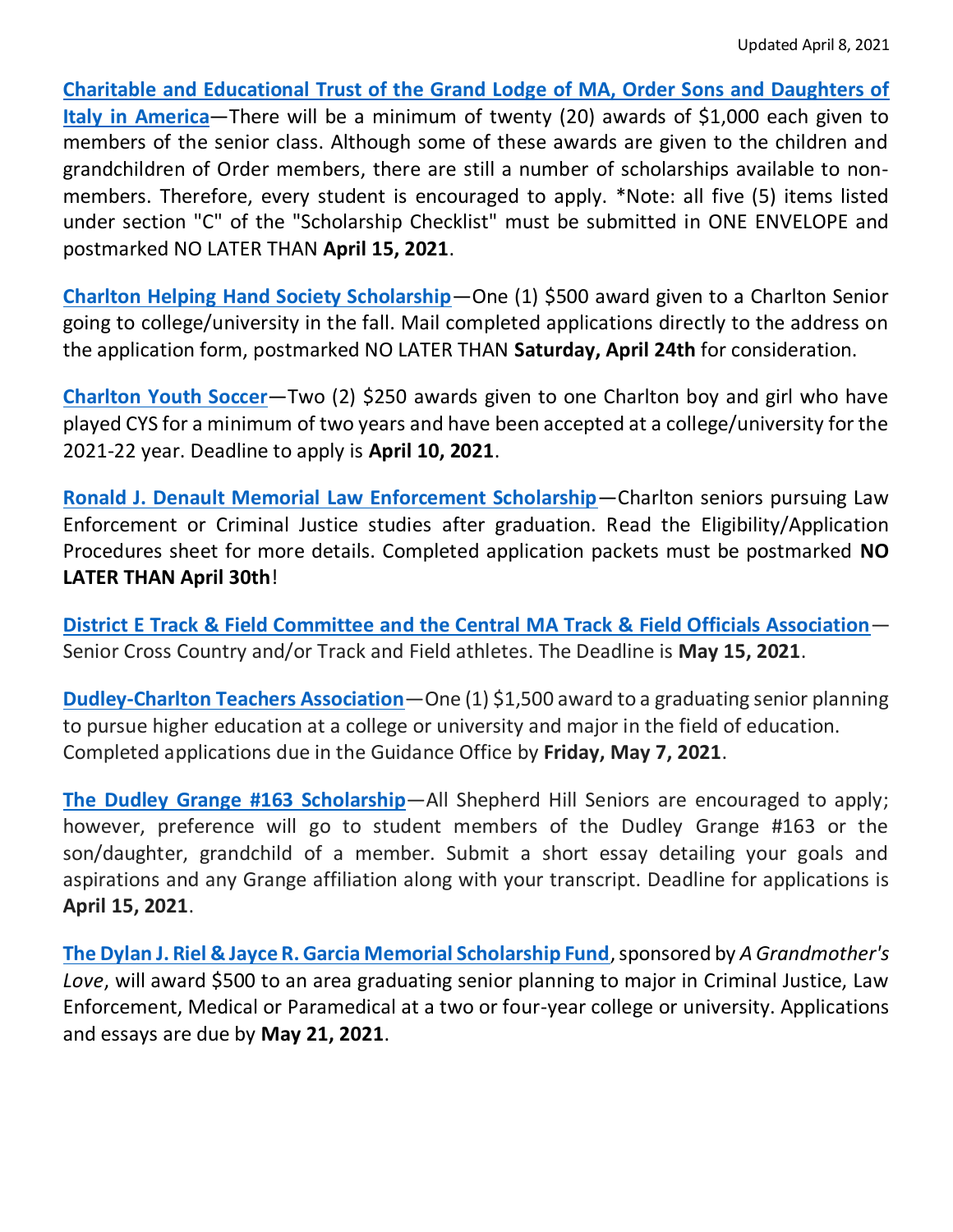**[Elevated Boston Leadership Scholarship](https://classroom.google.com/c/MzgxMTM4MjEzMzda/p/MjU5MjU0NDg2MTQ4/details)**—Seniors moving on to a MA college or university. This is a brand-new scholarship opportunity for you. It awards two (2) \$2,500 scholarships to students who have demonstrated exemplary leadership within their schools and communities. Applicants must register for an account with Unigo and submit their applications there. The Deadline to apply is **April 30, 2021**. Both winners will be notified on or around June 1, 2021.

**[Joseph N. Fortier Memorial Scholarship](https://www.dcrsd.org/uploaded/Schools/SH/guidance/Scholarships/Joseph_N_Fortier_Memorial_Application.pdf?1616418679698)** (sponsored by Charlton Little League)—awards \$500 to two (2) graduating seniors who have participated in Charlton Little League for at least two years. Application and essay must be emailed to League President, Kevin Hall at [Kevinh1917@gmail.com](mailto:Kevinh1917@gmail.com) by **May 28th**.

**[Harrington Hospital Auxiliary Scholarship](https://www.dcrsd.org/uploaded/Schools/SH/guidance/Scholarships/Harrington_Hospital.pdf?1612359373088)**—(5) One-year scholarships awarded in the amount \$2,000 to students pursuing a career in healthcare with an acceptance into an accredited program. Applications due in Guidance Office **no later than March 31, 2021**, postmarked no later than April 1, 2021, or hand delivered to Harrington Hospital Volunteer Service Department no later than **April 15, 2021**.

**[Massachusetts Broadcasters Association Student Broadcaster Scholarship Program](https://www.massbroadcasters.org/scholarship)**—Due **April 16, 2021**. MA Seniors planning to major in a broadcast-related field at an accredited two or four-year school, visit MassBroadcasters.org/scholarship to download the application. Any questions about the application or Scholarship Program, contact Jordan Walton, Executive Director, at 800-471-1875 or jordan@massbroadcasters.org.

**[Lt. June T. Murphy Scholarship](https://www.dcrsd.org/uploaded/Schools/SH/guidance/Scholarships/Lt._June_T._Murphy_Scholarship.pdf?1612362929343)**—Female senior attending college this fall who plans on studying criminal justice. Deadline **April 30, 2021**. Hard copies will not be accepted. To be eligible, applicants MUST COMPLETE the **[application](http://r20.rs6.net/tn.jsp?f=001MqxcrvwQ5MIXIxDy79ylQQHOpeKhPRuupQcWCO8_WWtZd7264kYs082Tm9l6KNLkCJ7E2pwRsuQiNaWvczhuGTmd7dGQkxrQvnWQ64M07AJPwViNm5NbBCjitBN-2KgCC131vgoa7y_Mu_8FNhfi0jjfcBI_iMpQTL0CyQ4Edg8mekPg4hN2Qe-Pz-yDvIkV1_5YhzkMaOkWyj8S7Nu636CjrX4L1dCCeerABXESTi4=&c=kmlVyBeHw_B9MSdGJcwtjvhTqLkIbHg9wwZ4VmypRX91RxZII9MZRg==&ch=qTMB2rXwGuM4h3yA7kw-w9-NxRpx7bZP50IEAzDpvf0rmiMeTfo2yw==)** and MUST MEET ALL the **[guidelines and](http://r20.rs6.net/tn.jsp?f=001MqxcrvwQ5MIXIxDy79ylQQHOpeKhPRuupQcWCO8_WWtZd7264kYs082Tm9l6KNLkWHb-6FfAxd1XnZzeyIOvqD2jN0rYNBs1NEbLzj2VRytMbsXiIUY-PanLtrzjWkSyUBDnLMGfT4YR8CvebwyxGUaYotPwJai3LMbVaS4FQ36GhLnx6oyNd5DBnHFDcS5W5PzK5RDOO0ruIk3gCRU7x8Kbun_FsF-ZP9QWxKH0bMk=&c=kmlVyBeHw_B9MSdGJcwtjvhTqLkIbHg9wwZ4VmypRX91RxZII9MZRg==&ch=qTMB2rXwGuM4h3yA7kw-w9-NxRpx7bZP50IEAzDpvf0rmiMeTfo2yw==)  [criteria](http://r20.rs6.net/tn.jsp?f=001MqxcrvwQ5MIXIxDy79ylQQHOpeKhPRuupQcWCO8_WWtZd7264kYs082Tm9l6KNLkWHb-6FfAxd1XnZzeyIOvqD2jN0rYNBs1NEbLzj2VRytMbsXiIUY-PanLtrzjWkSyUBDnLMGfT4YR8CvebwyxGUaYotPwJai3LMbVaS4FQ36GhLnx6oyNd5DBnHFDcS5W5PzK5RDOO0ruIk3gCRU7x8Kbun_FsF-ZP9QWxKH0bMk=&c=kmlVyBeHw_B9MSdGJcwtjvhTqLkIbHg9wwZ4VmypRX91RxZII9MZRg==&ch=qTMB2rXwGuM4h3yA7kw-w9-NxRpx7bZP50IEAzDpvf0rmiMeTfo2yw==)**. Use the **[checklist](http://r20.rs6.net/tn.jsp?f=001MqxcrvwQ5MIXIxDy79ylQQHOpeKhPRuupQcWCO8_WWtZd7264kYs082Tm9l6KNLkkRxX8HJh6a17xMdQSsyaDUCywRGAxXeToWBTLsKIVtZ6CaT4igDdDfgoBSxFFf5To90fa6nRBP2vIsJO-C4IAVyQYnoT-4im90qwU9-IBmcI9mGuAoLK7ajbCPsW_IFpmc5OCLCNVJj8-X_N-ZIWxholAvDeN3xXZu5XQZaFgqQ=&c=kmlVyBeHw_B9MSdGJcwtjvhTqLkIbHg9wwZ4VmypRX91RxZII9MZRg==&ch=qTMB2rXwGuM4h3yA7kw-w9-NxRpx7bZP50IEAzDpvf0rmiMeTfo2yw==)** for your guidance. In addition, **[electronic signature instructions](http://r20.rs6.net/tn.jsp?f=001MqxcrvwQ5MIXIxDy79ylQQHOpeKhPRuupQcWCO8_WWtZd7264kYs082Tm9l6KNLk9g4IZxo460YDW138yYizNHAsoXe9yFa9TmYPlNhvrXGw8ZOAlzCYp8qgaumz7Wi6ICUZjpmXM5dk_htAB2hqLxtxu_nKVKRAZ9tzX0FOIAq1imekYuFplIOuaa9f0HwvCniLY1il1_GV8adfpzILlDD20nV1WgwBnMaEwstjLqc=&c=kmlVyBeHw_B9MSdGJcwtjvhTqLkIbHg9wwZ4VmypRX91RxZII9MZRg==&ch=qTMB2rXwGuM4h3yA7kw-w9-NxRpx7bZP50IEAzDpvf0rmiMeTfo2yw==)** are supplied to aid you in your application process.

**[Music Education Scholarship](https://www.dcrsd.org/uploaded/Schools/SH/guidance/Scholarships/Connie_Vanco_Gailli_Music_Education_Scholarship_Application_and_Info_Sheet.pdf?1613150792673)**—The Connie Vanco Galli Music Education Scholarship is now open for senior members of the Shepherd Hill Music Department! If you have been accepted into a Music Education program at an accredited college or university, we welcome you to apply. Applications are due to Mrs. Bussiere BEFORE **April 15, 2021**.

**[National Association of Women in Construction \(NAWIC\) Scholarship](https://www.dcrsd.org/uploaded/Schools/SH/guidance/Scholarships/2021_NAWIC_Scholarship_Qualifications_Guidelines.pdf?1612798553283)**—Open to senior boys and girls planning to pursue a two or four-year construction-oriented program of studies or is planning to work in a construction apprenticeship program. Award amount varies depending on the number of qualified applicants. The deadline to apply is **April 15th**.

**[PB & J Scholarship](https://www.dcrsd.org/uploaded/Schools/SH/guidance/Scholarships/PB_J_Scholarship.pdf?1604678182812)**—Open to high school seniors attending a 2-year or 4-year college in the U.S. who have experienced personal challenges that may not have allowed them to perform well academically (High GPA is NOT needed to qualify!). Application deadline is **May 31, 2021**